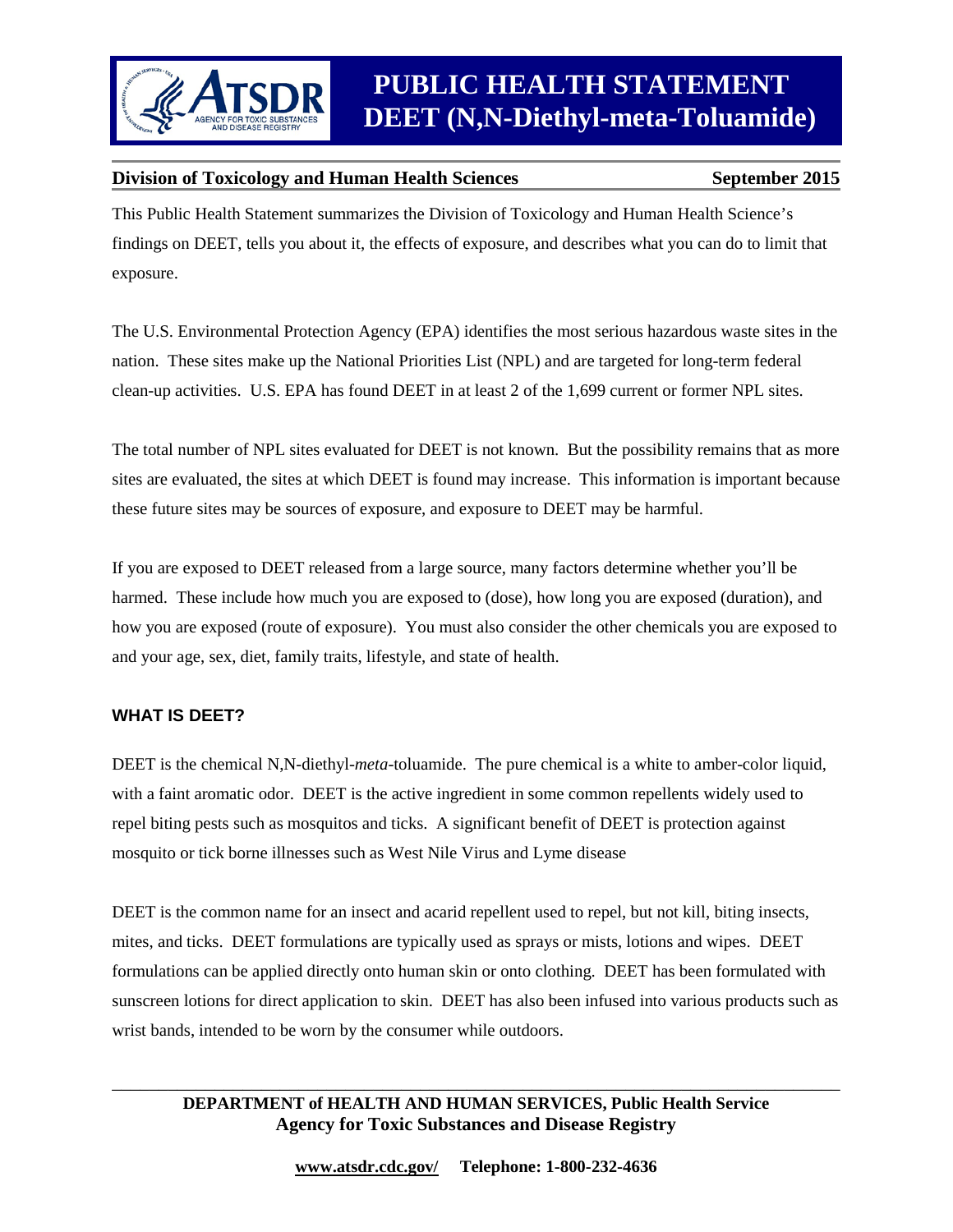DEET has been previously and is currently sold as an ingredient in several common repellent products, including Skeeter Skat, Chigger-wash, as well as various Off!®, Repel, and Old Time Woodsman brand products and various Cutter brand products, such as Cutter All family, Cutter Dry, and Cutter Backwoods.

#### **WHERE IS DEET FOUND?**

DEET can enter the air during spray applications. It has been reported that 9.6% of the DEET evaporated from human skin in 1 hour. DEET has occasionally been detected in air samples at low concentrations.

DEET can be released from common showering and laundering practices and eventually may enter waste water treatment facilities. DEET can also enter surface water from recreational activities such as swimming. DEET has been detected at very levels in streams, surface water and groundwater systems, and sewage treatment plant effluents throughout the United States.

Although it is considered a pesticide, DEET is only registered by the EPA as a repellent. Therefore, applications to crops or agricultural products do not typically occur and detections in soils are infrequent.

Limited data suggest that DEET is rarely detected in foods; however, the transfer of DEET from one's hands to food products or contamination of nearby foods from spraying a DEET repellent is possible.

#### **HOW MIGHT I BE EXPOSED TO DEET?**

The most important route of exposure to the general population is through dermal contact from intentional application to human skin and clothing of consumer products containing DEET. It might also get into your eyes if sprayed improperly. DEET can be released into the air, water, and soil at places where it is produced or used. DEET is most often released into surface waters following its incomplete removal at waste water treatment facilities, and to a lesser extent released into the air when applying DEETcontaining repellents. You will be exposed to DEET if you use water containing DEET for drinking or bathing. However, the levels of DEET detected in water and air, however, are low.

#### \_\_\_\_\_\_\_\_\_\_\_\_\_\_\_\_\_\_\_\_\_\_\_\_\_\_\_\_\_\_\_\_\_\_\_\_\_\_\_\_\_\_\_\_\_\_\_\_\_\_\_\_\_\_\_\_\_\_\_\_\_\_\_\_\_\_\_\_\_\_\_\_\_\_\_\_\_\_ **DEPARTMENT of HEALTH AND HUMAN SERVICES, Public Health Service Agency for Toxic Substances and Disease Registry**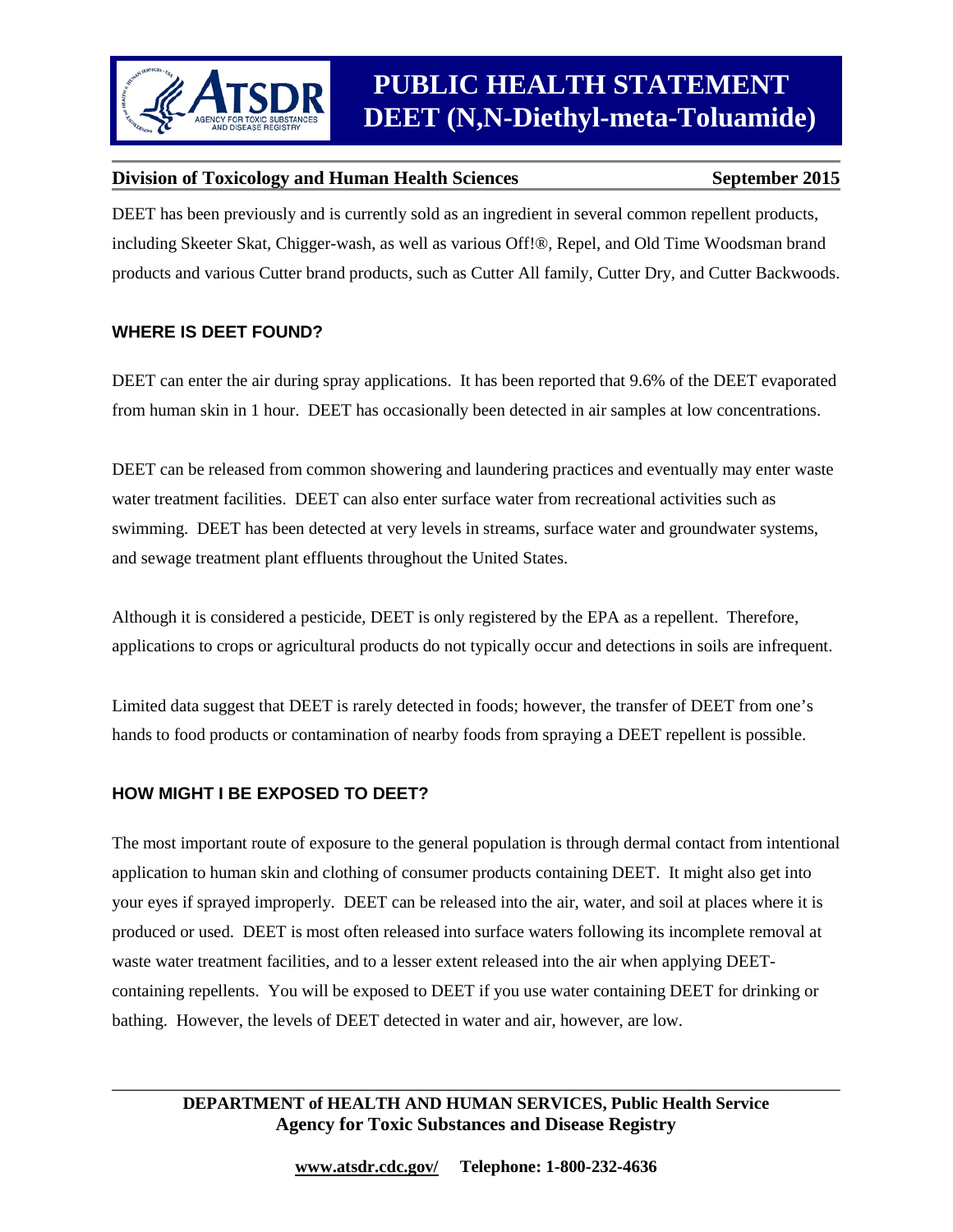

## **Division of Toxicology and Human Health Sciences** September 2015 **HOW CAN DEET ENTER AND LEAVE MY BODY?**

## Scientists have not yet studied whether DEET in the air can be absorbed into your lungs after inhalation. It is absorbed through the skin and digestive tract, so it is likely that DEET can also be absorbed through the lungs and into the blood. DEET in the lungs can be coughed up and swallowed, if it is not absorbed first. DEET in water or food can be absorbed from the digestive tract; studies in animals suggest that most of the ingested DEET will be absorbed. Small quantities of DEET (less than 10–20% of the applied DEET) can be absorbed through your skin. In addition, if your skin contacts water with DEET in it, you may absorb some DEET through your skin.

Although rarely found in soil, if you accidentally eat soil contaminated with DEET, some of the DEET will enter your body through the digestive tract. In addition, if you touch soil contaminated with DEET, some of the DEET may enter your body through the skin.

In your body, most of the DEET is broken down into other substances (metabolites) in the liver, and both DEET and the metabolites distribute widely throughout your body. Studies have detected DEET or its metabolites in many organs of exposed animals, including the brain, liver, kidneys, lungs, spleen, fat, tears, and inside the nose. DEET does not appear to accumulate in any particular organ in the body.

Most of the DEET that is absorbed into your body is excreted quickly through your urine either unchanged or as a metabolite. A small proportion of the DEET that is taken in is excreted in the feces.

### **HOW DEET CAN AFFECT YOUR HEALTH?**

The health effects of DEET depend on how much of this substance you are exposed to and the length of that exposure. Environmental monitoring data suggest that any DEET levels that the public might encounter in the environment are much lower than levels causing effects in animal studies, and at much lower levels than people are exposed to when using insect or acarid repellents. Considering the intentional extensive consumer use of products containing DEET on the skin, the risk of health effects due to exposure to DEET appears to be quite low.

#### \_\_\_\_\_\_\_\_\_\_\_\_\_\_\_\_\_\_\_\_\_\_\_\_\_\_\_\_\_\_\_\_\_\_\_\_\_\_\_\_\_\_\_\_\_\_\_\_\_\_\_\_\_\_\_\_\_\_\_\_\_\_\_\_\_\_\_\_\_\_\_\_\_\_\_\_\_\_ **DEPARTMENT of HEALTH AND HUMAN SERVICES, Public Health Service Agency for Toxic Substances and Disease Registry**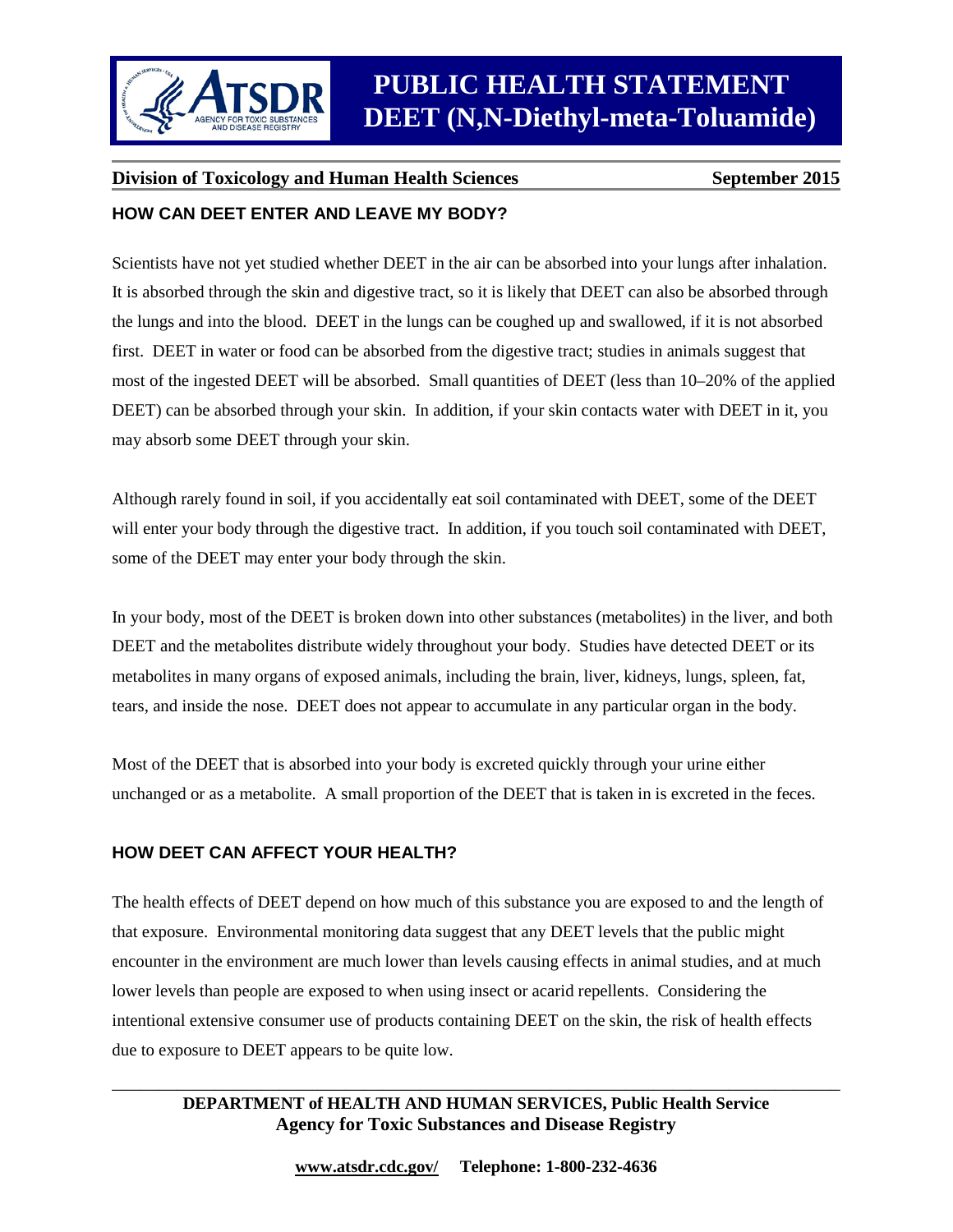

# *ATSDR PUBLIC HEALTH STATEMENT*  **DEET (N,N-Diethyl-meta-Toluamide)**

#### **Division of Toxicology and Human Health Sciences** September 2015

There have been sporadic reports over the last several decades of an association between excessive use of repellents containing DEET and adverse neurological effects including seizures, uncoordinated movements, agitation, aggressive behavior, low blood pressure, and skin irritation.

In a study of more than 9,000 exposures to DEET-containing repellents reported to Poison Control Centers between 1985 and 1989, most exposures (88%) did not produce symptoms that required treatment in a health care facility. In a similar study of more than 20,764 exposures to DEET-containing repellents reported to Poison Control Centers between 1993 and 1997, nearly 89% of the occurrences were managed at the exposure site; 11% of the cases were evaluated in a health care facility (80% of these subjects were treated and released). About half of the subjects were reported or judged to suffer no ill effects due to DEET exposure. A similar percentage was reported or judged to have a minor effect that were not bothersome, did not last long, and did not require treatment. Some of these included drowsiness, skin irritation, or temporary cough. Four percent experienced a moderate or greater effect or a potentially toxic exposure such as corneal abrasion, high fever, disorientation, or isolated brief seizures, and required treatment. In both reports, nearly 50% of cases were a result of DEET ingestion.

Workers at a national park who used insect repellents or lotions containing DEET repeatedly during the summer season complained more often of chest pain or wheezing, muscle cramping, skin rashes and blisters, dizziness, disorientation, and difficulty concentrating than workers who used the products less often or did not use them at all. Because exposure was inferred only from survey responses, these findings should be interpreted with caution.

A study of workers in Sweden found that those who used insect repellents for 115 days or longer had an increased risk of developing testicular cancer. However, because of deficiencies in the study, the results were not conclusive.

Long-term studies in which dogs, rats, and mice were given DEET orally or in which liquid DEET was applied to the skin of mice and rabbits did not find an increase in tumors in the animals.

#### \_\_\_\_\_\_\_\_\_\_\_\_\_\_\_\_\_\_\_\_\_\_\_\_\_\_\_\_\_\_\_\_\_\_\_\_\_\_\_\_\_\_\_\_\_\_\_\_\_\_\_\_\_\_\_\_\_\_\_\_\_\_\_\_\_\_\_\_\_\_\_\_\_\_\_\_\_\_ **DEPARTMENT of HEALTH AND HUMAN SERVICES, Public Health Service Agency for Toxic Substances and Disease Registry**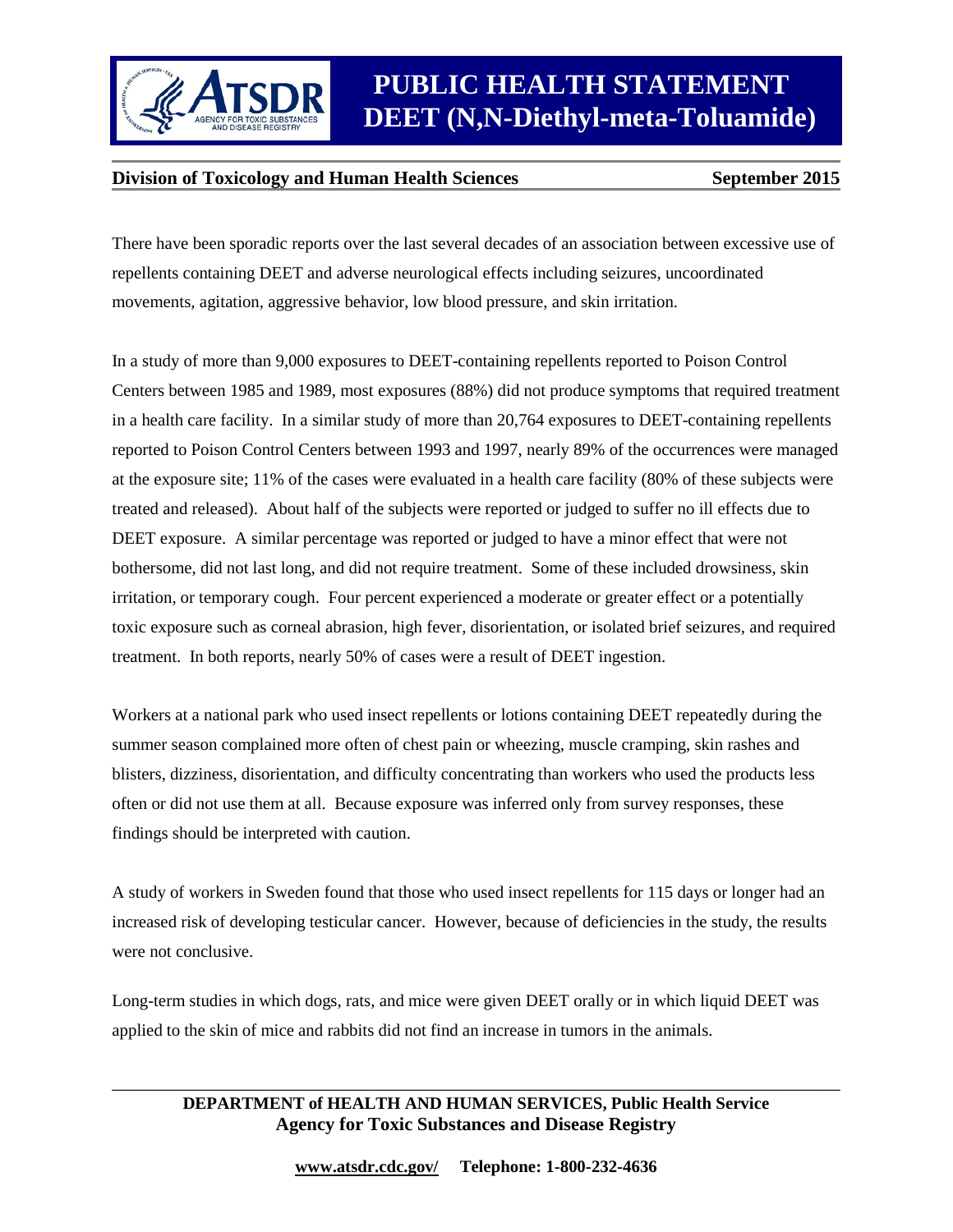The U.S. Department of Health and Human Services (DHHS) has not classified DEET as to its carcinogenicity. The U.S. EPA's Office of Pesticide Programs (OPP) has classified DEET as Group D chemical, not classifiable as a human carcinogen. The International Agency for Research on Cancer (IARC) has not classified DEET as to its carcinogenicity.

See Chapters 2 and 3 for more information on health effects of DEET.

### **HOW CAN DEET AFFECT CHILDREN?**

This section discusses potential health effects of DEET exposure in humans from when they're first conceived to 18 years of age, and how you might protect against such effects.

Some children exposed to insect repellents or lotions containing DEET have experienced the same type of neurological effects observed in adults (i.e., agitation, hypertonia, seizures, ataxia, restlessness, and uncontrolled limb movements). In the specific case of seizures, it should be noted that because a relatively high percentage (23–29%) of children are exposed to DEET in North America and because seizure disorders occur in 3–5% of children, it would not be unexpected to see an association just by chance.

A study of more than 9,000 human exposures involving insect repellents containing DEET reported to Poison Control Centers did not find evidence that children are more likely to develop adverse health effects than adults if exposed to DEET. As mentioned earlier, considering the extensive use of products containing DEET, the risk of serious effects due to exposure to DEET appears to be quite low.

Two studies of women who used insect repellents containing DEET during pregnancy did not find abnormalities in the babies at birth that were attributable to exposure to DEET.

Studies in rats and rabbits administered DEET in the food during pregnancy did not find birth defects or other abnormalities in the offspring.

#### \_\_\_\_\_\_\_\_\_\_\_\_\_\_\_\_\_\_\_\_\_\_\_\_\_\_\_\_\_\_\_\_\_\_\_\_\_\_\_\_\_\_\_\_\_\_\_\_\_\_\_\_\_\_\_\_\_\_\_\_\_\_\_\_\_\_\_\_\_\_\_\_\_\_\_\_\_\_ **DEPARTMENT of HEALTH AND HUMAN SERVICES, Public Health Service Agency for Toxic Substances and Disease Registry**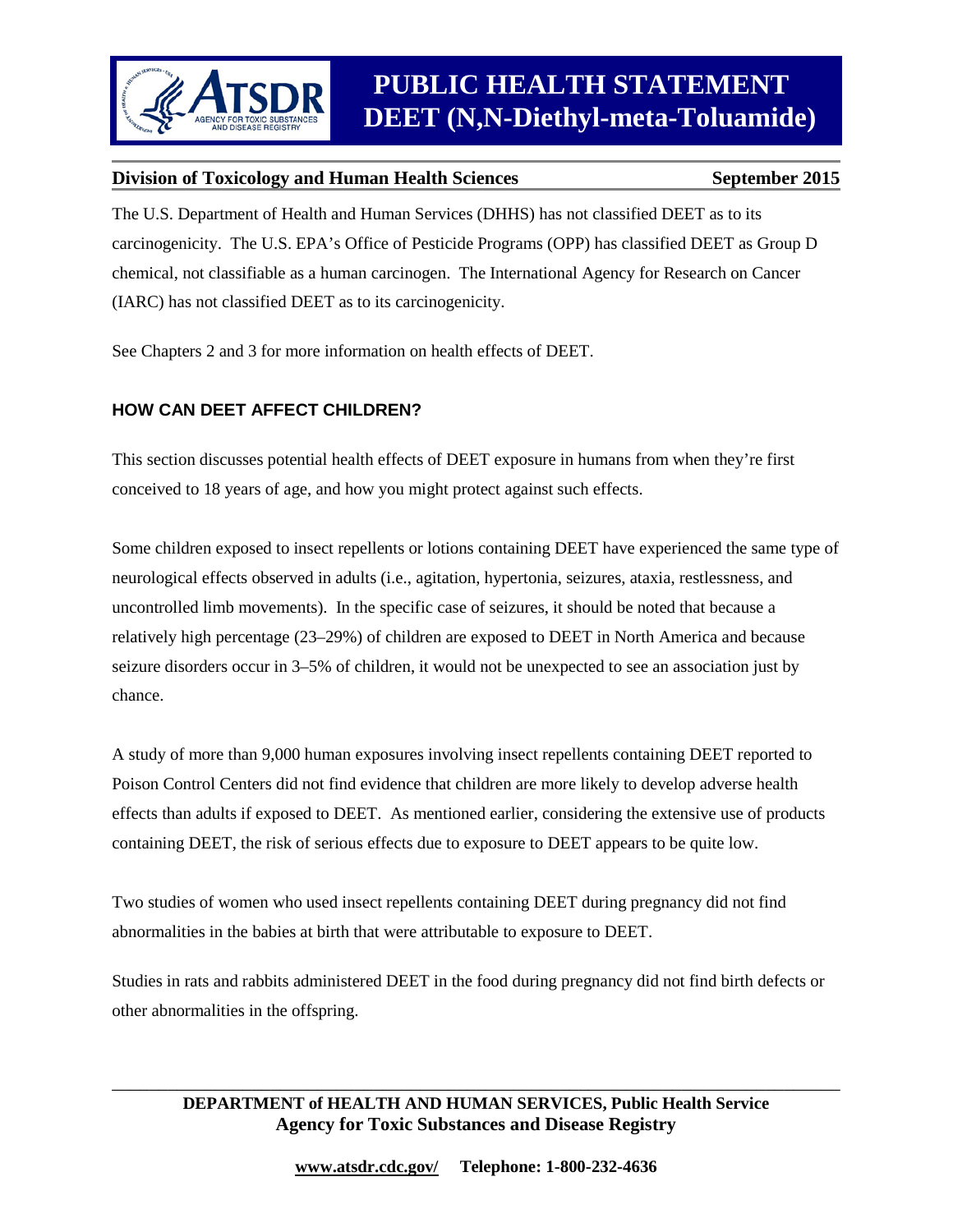#### **HOW CAN FAMILIES REDUCE THE RISK OF EXPOSURE TO DEET?**

If your doctor finds that you have been exposed to significant amounts of DEET, ask whether your children might also be exposed. Your doctor might need to ask your state health department to investigate.

It is possible to transfer DEET from your hands onto food. Encourage good hygiene practices (e.g., handwashing) to minimize this possible route of exposure and be careful not to overspray and contaminate foods, utensils, etc. when applying DEET-containing products from aerosol dispensers. Do not apply to young children's hands or around the mouth. Children under 10 years of age should not apply DEET by themselves. Do not re-use DEET product containers, especially for storing food and water. Many consumer repellents contain DEET as an active ingredient. Check the label of these products and follow the instructions listed below regarding the proper use, disposal, and application of DEET. In general, do not apply DEET near your mouth or eyes and do not apply over cuts or irritated skin. Do not apply it under clothing, and wash clothing that has been sprayed with DEET before wearing it again. When applying DEET to the facial area, first apply to your hands, then rub the product onto your face, and then wash your hands. Avoid direct spraying to the face as this could cause the product to get into your eyes, mouth, or lungs. To avoid overexposure, be sure to remove DEET product before going to bed (shower or use a wash cloth to remove from skin).

The U.S. EPA requires the following statements on all DEET product labels:

- 1. Read and follow all directions and precautions on this product label.
- 2. Do not apply over cuts, wounds, or irritated skin.
- 3. Do not apply near eyes and mouth. Apply sparingly around ears.
- 4. Do not apply to children's hands.
- 5. Do not allow children to handle this product.
- 6. When using on children, apply to your own hands and then put it on the child.
- 7. Use just enough repellent to cover exposed skin and/or clothing.
- 8. Do not use under clothing.
- 9. Avoid over-application of this product.
- 10. After returning indoors, wash treated skin with soap and water.
- 11. Wash treated clothing before wearing it again.
- 12. Use of this product may cause skin reactions in rare cases.

\_\_\_\_\_\_\_\_\_\_\_\_\_\_\_\_\_\_\_\_\_\_\_\_\_\_\_\_\_\_\_\_\_\_\_\_\_\_\_\_\_\_\_\_\_\_\_\_\_\_\_\_\_\_\_\_\_\_\_\_\_\_\_\_\_\_\_\_\_\_\_\_\_\_\_\_\_\_ **DEPARTMENT of HEALTH AND HUMAN SERVICES, Public Health Service Agency for Toxic Substances and Disease Registry**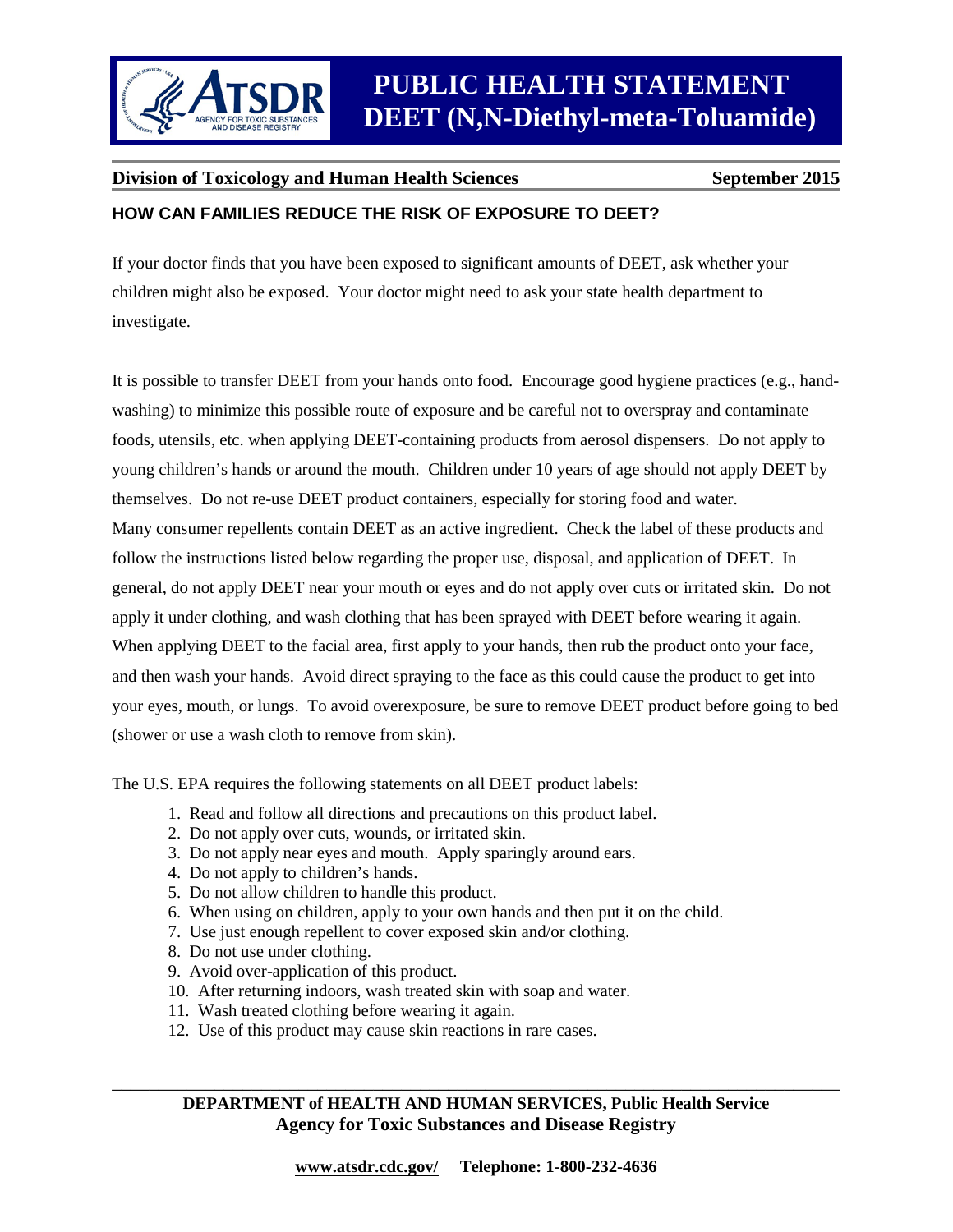- 13. If you suspect a reaction to this product, discontinue use, wash treated skin, and call your local poison control center.
- 14. If you go to a doctor, take this product with you.
- 15. ACTIVE INGREDIENTS: DEET.........XX.XX%
- 16. A toll-free telephone number for consumers to call for additional product information and to report incidents.

#### **ARE THERE MEDICAL TESTS TO DETERMINE WHETHER I HAVE BEEN EXPOSED TO DEET?**

DEET and its breakdown products (metabolites) can be measured in blood and urine. However, the detection of DEET or its metabolites cannot predict whether or not health effects might develop from that exposure. Because DEET and its metabolites leave the body fairly rapidly, such tests need to be conducted within hours after exposure.

For more information on the different substances formed by DEET breakdown and on tests to detect these substances in the body, see Chapters 3 and 7.

#### **WHAT RECOMMENDATIONS HAS THE FEDERAL GOVERNMENT MADE TO PROTECT HUMAN HEALTH?**

The federal government develops regulations and recommendations to protect public health. Regulations can be enforced by law. Federal agencies that develop regulations for toxic substances include the Environmental Protection Agency (EPA), the Occupational Safety and Health Administration (OSHA), and the Food and Drug Administration (FDA). Recommendations provide valuable guidelines to protect public health but cannot be enforced by law. Federal organizations that develop recommendations for toxic substances include the Agency for Toxic Substances and Disease Registry (ATSDR) and the National Institute for Occupational Safety and Health (NIOSH).

Regulations and recommendations can be expressed as "not-to-exceed" levels; that is, levels of a toxic substance in air, water, soil, or food that do not exceed a critical value usually based on levels that affect animals; levels are then adjusted to help protect humans. Sometimes these not-to-exceed levels differ among federal organizations. Different organizations use different exposure times (an 8-hour workday or

### **DEPARTMENT of HEALTH AND HUMAN SERVICES, Public Health Service Agency for Toxic Substances and Disease Registry**

\_\_\_\_\_\_\_\_\_\_\_\_\_\_\_\_\_\_\_\_\_\_\_\_\_\_\_\_\_\_\_\_\_\_\_\_\_\_\_\_\_\_\_\_\_\_\_\_\_\_\_\_\_\_\_\_\_\_\_\_\_\_\_\_\_\_\_\_\_\_\_\_\_\_\_\_\_\_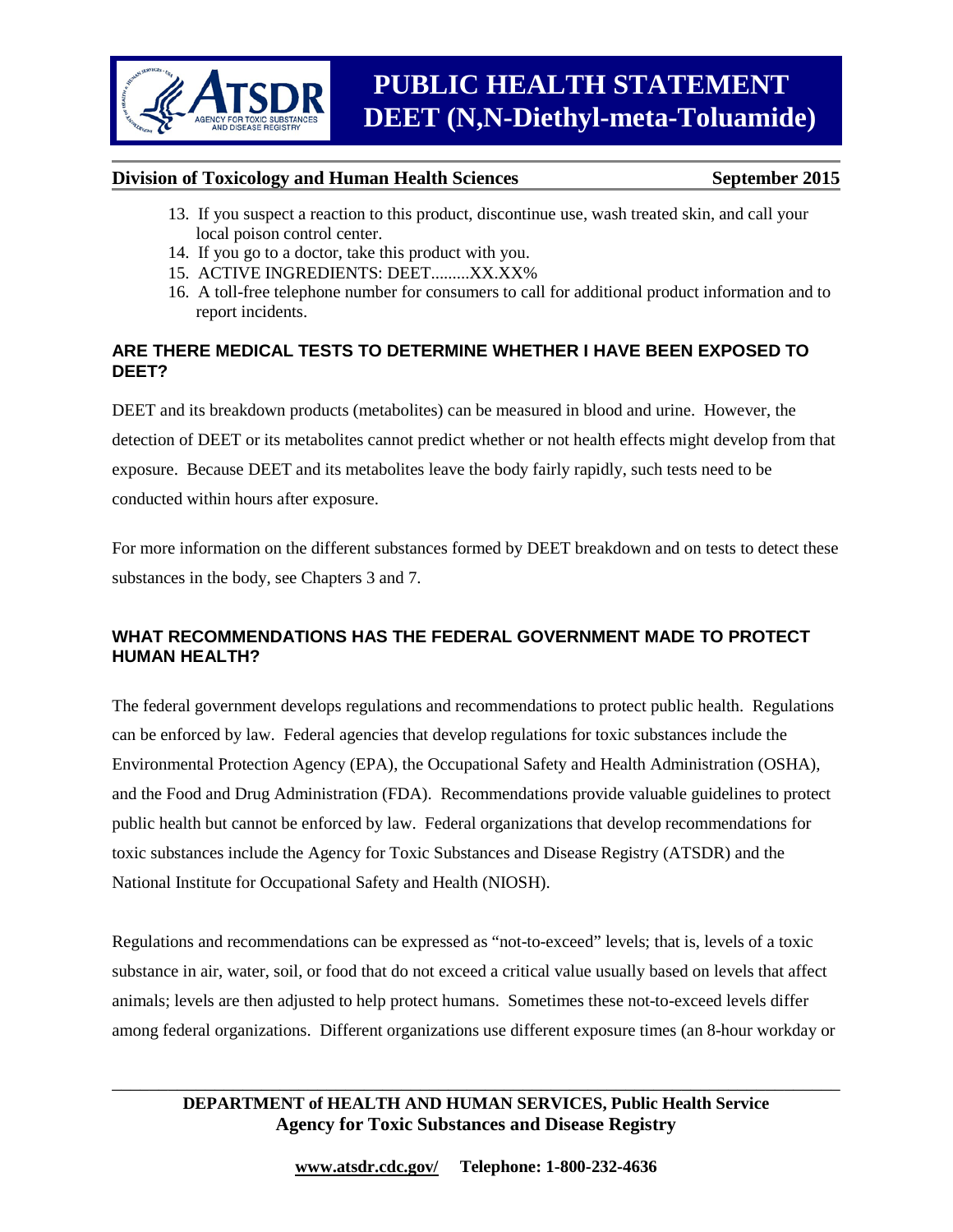

a 24-hour day), different animal studies, or emphasize some factors over others, depending on their mission.

Recommendations and regulations are also updated periodically as more information becomes available. For the most current information, check with the federal agency or organization that issued the regulation or recommendation.

In order to protect against vector-borne illnesses such as West Nile Virus and Lyme Disease, the Centers for Disease Control and Prevention (CDC) recommends the use of DEET-containing products (at concentrations of at least 20%) to repel biting pests such as mosquitoes and ticks for several hours.

The EPA has not recommended drinking water guidelines for DEET. OSHA has not set a legal limit for DEET in air. NIOSH has not set a recommended limit for DEET in air.

#### **WHERE CAN I GET MORE INFORMATION?**

If you have any questions or concerns, please contact your community or state health or environmental quality department, or contact ATSDR at the address and phone number below. ATSDR can also provide publically available information regarding medical specialists with expertise and experience recognizing, evaluating, treating, and managing patients exposed to hazardous substances.

• Call the toll-free information and technical assistance number at 1-800-CDCINFO (1-800-232-4636) or

• Write to:

Agency for Toxic Substances and Disease Registry Division of Toxicology and Human Health Sciences 1600 Clifton Road NE Mailstop F-57 Atlanta, GA 30329-4027

\_\_\_\_\_\_\_\_\_\_\_\_\_\_\_\_\_\_\_\_\_\_\_\_\_\_\_\_\_\_\_\_\_\_\_\_\_\_\_\_\_\_\_\_\_\_\_\_\_\_\_\_\_\_\_\_\_\_\_\_\_\_\_\_\_\_\_\_\_\_\_\_\_\_\_\_\_\_ **DEPARTMENT of HEALTH AND HUMAN SERVICES, Public Health Service Agency for Toxic Substances and Disease Registry**